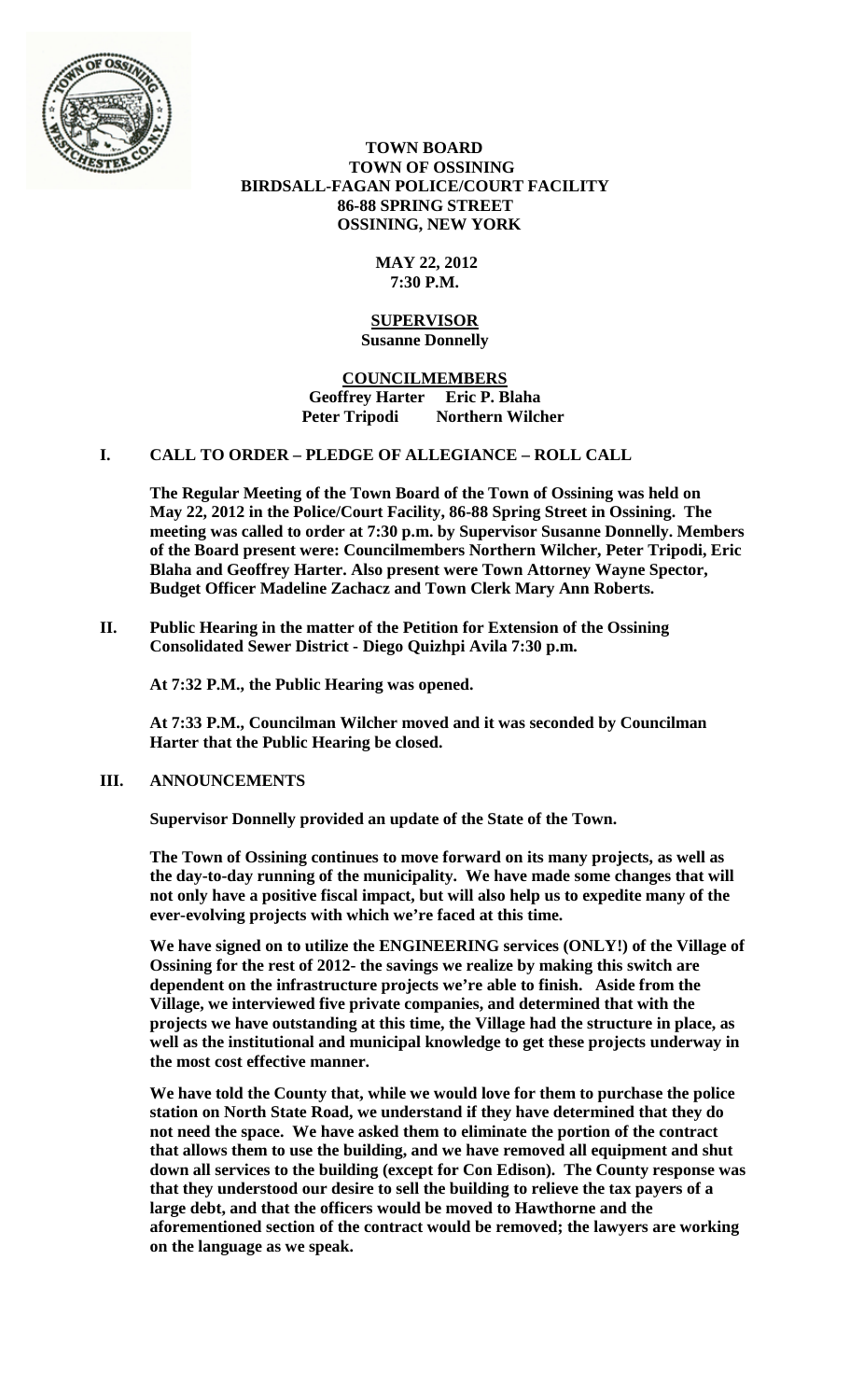**The building is currently being paid for with capital debt. [I am attaching the](http://click.icptrack.com/icp/relay.php?r=26320228&msgid=556134&act=16G6&c=269831&destination=http%3A%2F%2Fwww.townofossining.com%2Fdocs%2Fbudget%2FPoliceDebt.pdf)  [capital payment schedules so that you can see the payments \(both past and](http://click.icptrack.com/icp/relay.php?r=26320228&msgid=556134&act=16G6&c=269831&destination=http%3A%2F%2Fwww.townofossining.com%2Fdocs%2Fbudget%2FPoliceDebt.pdf)  [upcoming\) on the building.](http://click.icptrack.com/icp/relay.php?r=26320228&msgid=556134&act=16G6&c=269831&destination=http%3A%2F%2Fwww.townofossining.com%2Fdocs%2Fbudget%2FPoliceDebt.pdf) It is important to note that NONE of this debt is completely due in the next few years, as has been suggested by some individuals. What does exist, as with many kinds of debt, is a call feature which allows the borrower (the Town) to pay off the bond to refinance or pay back. Two of the three bonds concerning the police station have call dates of 2014. Once the building is sold, that debt will be eradicated and we can examine what combination of tax relief and work on infrastructure projects is appropriate for the unincorporated area of the Ossining community. All bond information can be found on the budget page of the Town of Ossining web page.**

**[Download the Capital Payment Schedule and Bonds concerning the Police Station](http://click.icptrack.com/icp/relay.php?r=26320228&msgid=556134&act=16G6&c=269831&destination=http%3A%2F%2Fwww.townofossining.com%2Fdocs%2Fbudget%2FPoliceDebt.pdf)  [\(PDF\) here...](http://click.icptrack.com/icp/relay.php?r=26320228&msgid=556134&act=16G6&c=269831&destination=http%3A%2F%2Fwww.townofossining.com%2Fdocs%2Fbudget%2FPoliceDebt.pdf)**

**Budget Office: [http://www.townofossining.com/depts/budget\\_office.htm](http://click.icptrack.com/icp/relay.php?r=26320228&msgid=556134&act=16G6&c=269831&destination=http%3A%2F%2Fwww.townofossining.com%2Fdepts%2Fbudget_office.htm)**

**We are very pleased with the financial state of the Town, and our fund balances are robust. A fund balance is like a rainy day fund- it is money put away that is available should the need arise.**

#### **As of end of 2011: General Fund Unincorporated \$ 980,987 Highway \$ 486,603**

**We have not changed any other service(s) within the Unincorporated area of the Town. We will be meeting at the Ossining Public Library for a Town Hall Meeting on June 19th at 7:30PM (please mark your calendars now) during which we will focus on issues and opportunities in the Unincorporated area of the Town. We commit to you that we are interested in how every community member feels about our current services, and in whether the community wants us to investigate alternate options. This Board vows to keep the residents informed AT ALL TIMES of the opportunities that come forward to reduce redundancies, while delivering services to which the residents in the Unincorporated area are accustomed, and deserve.**

**The Board has discussed different items to accomplish this, one being the alteration of the Accessory Apartment law. The law exists currently, and requires that the applicant to go before the Zoning Board for a variance, and only if the desired apartment is within the main building on the property. A request was brought before the Board for residents to have the opportunity to have the apartment in a building other then the home; an applicant would follow the same rules, except that the apartment could be in an "out-building" (such as, above a garage). We held a public hearing and discussed this topic at several work sessions, with ALL Board members and the audience participating in the discussion. It was determined that we would not entertain that change, and furthermore, we would examine the law in its entirety to ensure that all current concerns were addressed. It is crucial to understand that as our population grows, older families might need to have the ability to move in together while having the opportunity to have their own personal space.**

**The Town of Ossining Board consists of five dedicated members who bring a great deal of knowledge and experience to the table. Each is a free thinker and is encouraged to express their opinions on every subject we discuss. Should you have any concerns or opinions on issues concerning the community please feel free to contact us:**

> **Susanne Donnelly: [sdonnelly@townofossining.com](mailto:sdonnelly@townofossining.com) Eric P. Blaha: [blaha@townofossining.com](mailto:blaha@townofossining.com) Geoffrey Harter: [harter@townofossining.com](mailto:harter@townofossining.com) Peter Tripodi IV: [tripodi@townofossining.com](mailto:tripodi@townofossining.com) Northern Wilcher: [wilcher@townofossining.com](mailto:wilcher@townofossining.com)**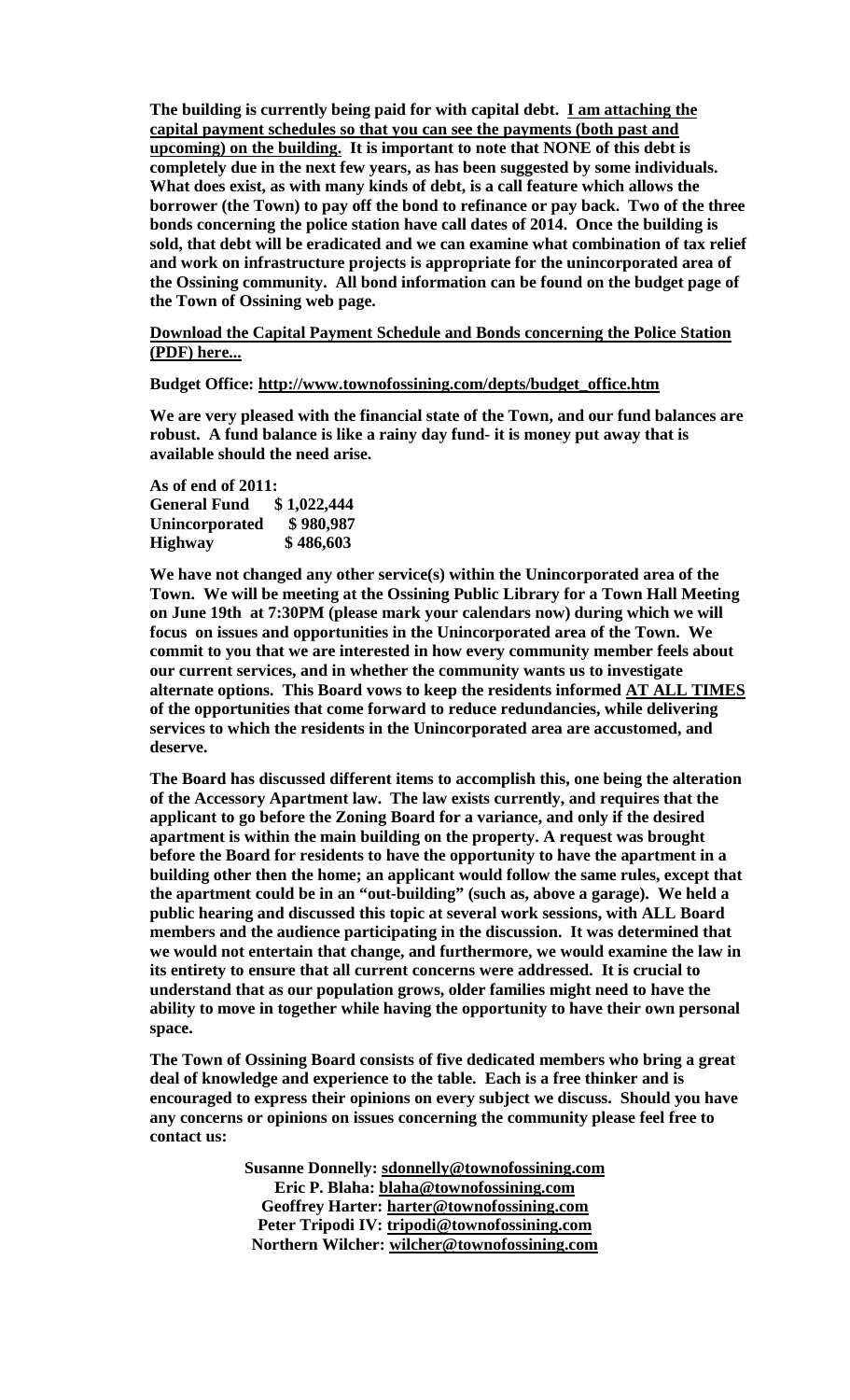**Sign up for all the information from the town, if you are not already getting it… [http://www.townofossining.com/info/forms/email\\_signup.htm](http://click.icptrack.com/icp/relay.php?r=26320228&msgid=556134&act=16G6&c=269831&destination=http%3A%2F%2Fwww.townofossining.com%2Finfo%2Fforms%2Femail_signup.htm)**

**Town of Ossining Town Hall Meeting June 19, 2012 – 7:30 PM Ossining Library Agenda : Issues, Concerns and Opportunities of the Residents of the Unincorporated area of the Town of Ossining.**

**This coming weekend is Memorial Day weekend with a parade scheduled for Monday in Ossining beginning at 9:30 a.m. at the corner of Croton and Calam Avenues and ending at Nelson Park where the memorial service will take place. A Memorial Day parade will be held in Briarcliff Manor beginning at noon.** 

# **IV. PUBLIC COMMENT ON AGENDA ITEMS**

### **V. BOARD RESOLUTIONS**

### **A. Approval of Minutes**

**Councilmember Harter moved and it was seconded by Councilmember Tripodi that the following be approved:**

**Resolved, that the Town Board of the Town of Ossining hereby approves the May 8, 2012 Minutes of the Regular Meeting as presented.**

**Motion Carried: Unanimously**

### **B. Approval of Voucher Detail Report**

**Councilmember Wilcher moved and it was seconded by Councilmember Harter that the following be approved:**

**Resolved, that the Town Board of the Town of Ossining hereby approves the Voucher Detail Report dated May 22, 2012 in the amount of \$412,187.08**

**Motion Carried: Unanimously**

#### **C. Finance- Capital Project #2012-2181- Road Paving/Resurfacing 2012 Project**

**Councilmember Blaha moved and it was seconded by Councilmember Wilcher that the following be approved:**

**Resolved, that the Town Board of the Town of Ossining authorizes the establishment of Capital Project #2012-2181, entitled Road Paving/Resurfacing 2012, in the amount of \$90,000, to be funded by NYS Chips funding with a budget established as follows:**

**Increase Expenditures: Amount 037.5110.2181** \$90,000 **Increase Revenues: 037.0037.3501.0181** \$90,000

**Motion Carried: Unanimously**

**D. Calling for a Public Hearing in the matter of "No Smoking" policy to cover all Town of Ossining Parks and facilities**

**Councilmember Harter moved and it was seconded by Councilmember Wilcher that the following be approved:**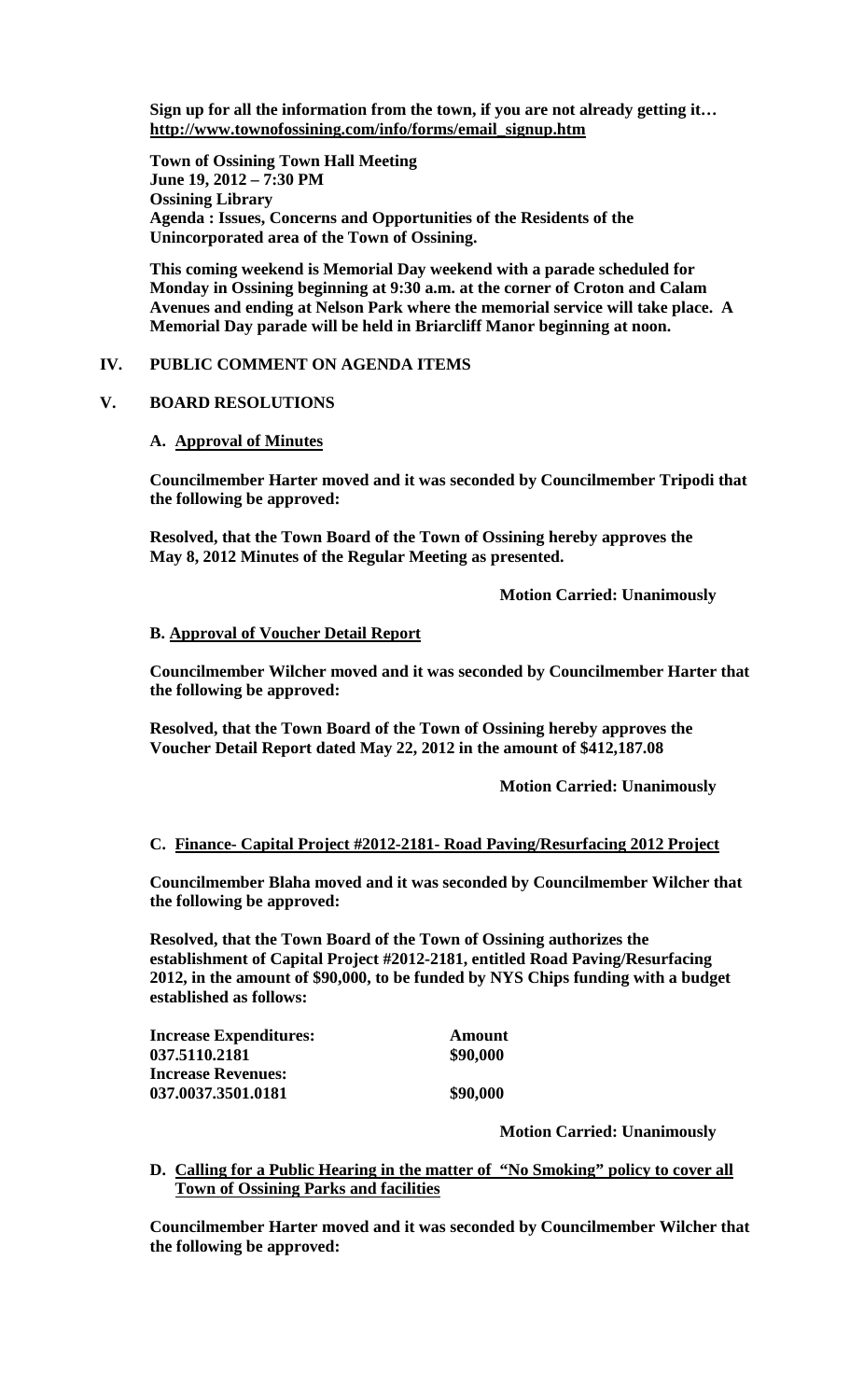**Resolved, that the Town Board of the Town of Ossining hereby calls for a Public Hearing to be held on Tuesday, June12, 2012 at 7:30p.m. at the Police/Court facility, 86-88 Spring Street in Ossining, in the matter of proposed amendments to "No-Smoking policy to cover all Town of Ossining Parks and facilities."**

**Motion Carried: Unanimously**

# **E. Nutrition- Renewal of "AAA Transportation Contract"**

**Councilmember Wilcher moved and it was seconded by Councilmember Tripodi that the following be approved:**

**Whereas, the Town of Ossining provides programming to Town residents, including a program to help pay for taxi transportation at a reduced rate; and**

**Whereas, the AAA Transportation Contract must be renewed annually in order to continue receiving funding for these programs; and**

**Now, therefore be it resolved that the Town Board of the Town of Ossining hereby authorizes the Supervisor to sign this renewal, to be completed and delivered to the Westchester County Department of Senior Programs and Services by the Nutrition Manager.**

**Motion Carried: Unanimously**

#### **F. Calling for a Public Hearing in the matter of "Overnight parking prohibited"**

**Councilmember Harter moved and it was seconded by Councilmember Wilcher that the following be approved:**

**Resolved, that the Town Board of the Town of Ossining hereby calls for a Public Hearing to be held on Tuesday, June 12, 2012 at 7:35 p.m. at the Police/Court facility, 86-88 Spring Street in Ossining, in the matter of proposed amendments to the policy pertaining to "Overnight parking prohibited."**

**Motion Carried: Unanimously**

# **G. Resolution Authorizing IMA with Town of Ossining for Engineering and Related Services**

**Councilmember Wilcher moved and it was seconded by Councilmember Tripodi that the following be approved:**

**WHEREAS, the Town of Ossining has entered into discussions with the Village of Ossining regarding the Village providing engineering and related services to the Town in furtherance of the positive working relationship of the two municipalities for the benefit of all of the residents; and**

**WHEREAS, the Village has offered and the Town has accepted the offer of the Village to provide: (a) day-to-day engineering services, including investigating and advising the Town Board on minor issues as they arise, discussions with Town's Department Heads, such as the review of site plans by the Building Department and engineering support to the Highway Department, Recreation Department and Dale Cemetery, and the oversight of the Town's stormwater program, with outside technical service and support as deemed necessary; (b) general oversight of capital projects that have an engineering component; and (c) administrative support for hands-on contract administration.**

**NOW THEREFORE BE IT RESOLVED, that the Town Board of the Town of Ossining hereby authorizes the Supervisor to enter into an Inter-Municipal Agreement to provide Engineering and related services to the Town of Ossining at the annual rate of \$60,000 for the balance of the 2012 calendar year, with both**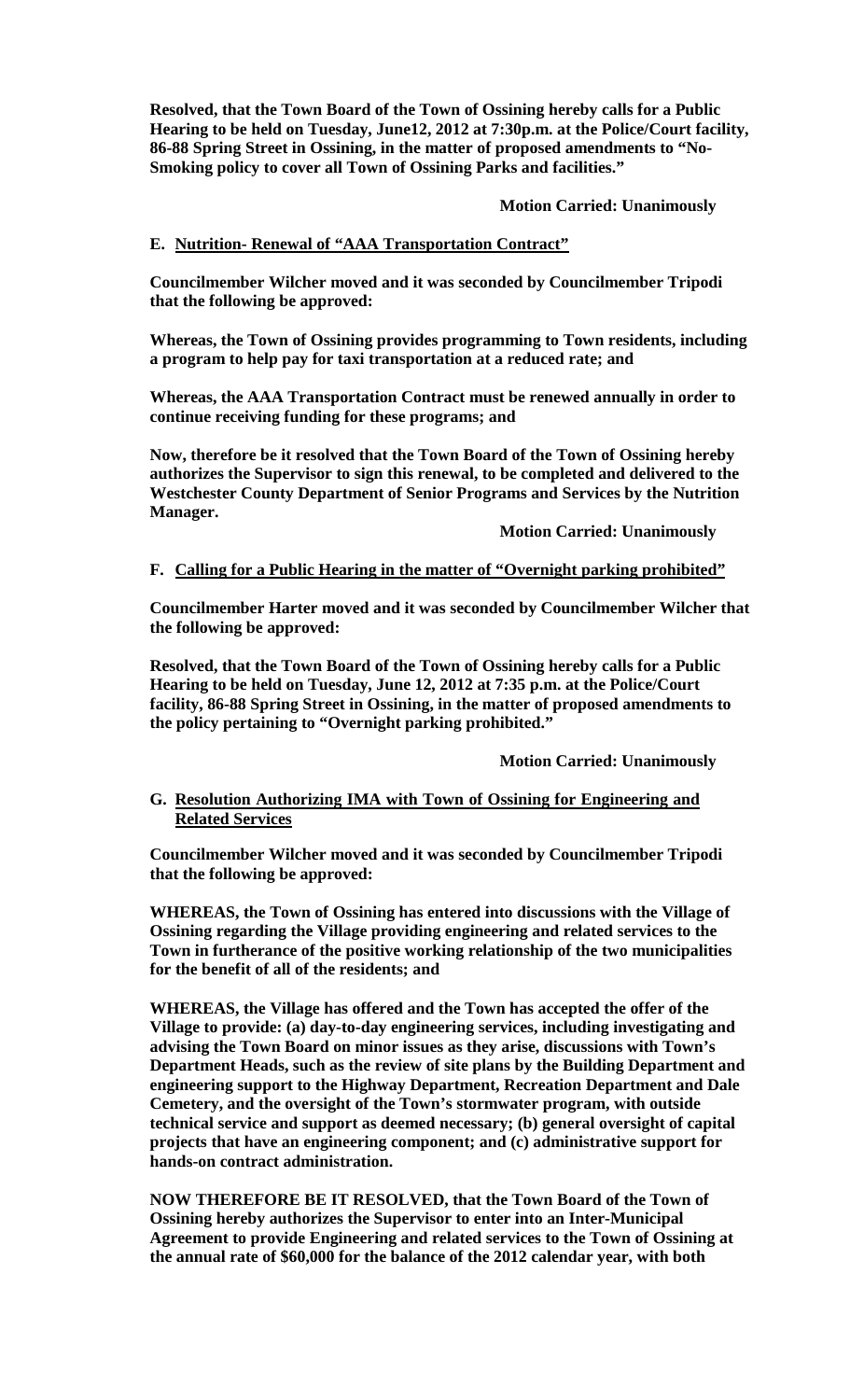**parties having a chance to review their needs for subsequent years such Agreement being subject to the review and approval by the Town Attorney.**

# **Motion Carried: Unanimously**

### **VI. CORRESPONDENCE TO BE RECEIVED AND FILED**

# **VII. MONTHLY REPORTS**

**Councilmember Wilcher moved and it was seconded by Councilmember Harter that the following be approved:**

**May, 2012- G.E. Helicopter Report** l,

**Motion Carried: Unanimously**

### **VIII. VISITOR RECOGNITION**

**Bobby Williams, Spring Street, congratulated those residents that came out to vote on the School Budget. The budget is very important to those children coming from disadvantage homes as these families cannot afford to send their children to private school.** 

**IX. ADJOURNMENT-EXECUTIVE SESSION - PERSONNEL**

**At 7:52 P.M. Councilmember Harter moved and it was seconded by Councilmember Tripodi that the meeting be adjourned.**

**Motion Carried: Unanimously** 

**Approved: \_\_\_\_\_\_\_\_\_\_\_\_\_\_\_\_\_\_\_\_\_\_\_\_\_\_\_\_\_\_\_**

**Mary Ann Roberts, Town Clerk**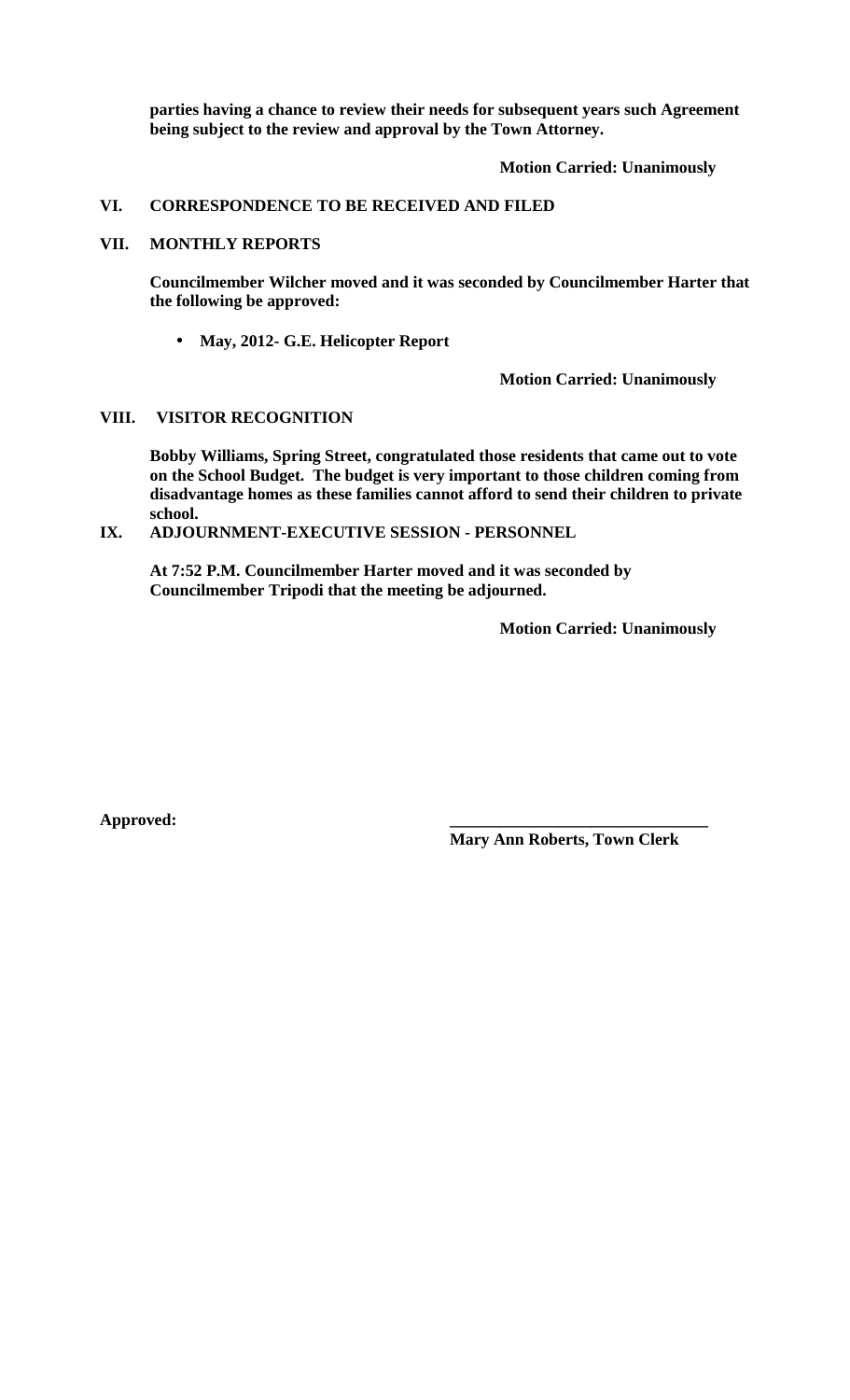#### 10/13/2003

 $\bar{V}$ 

 $\cdot$ 

 $\epsilon$ 

# TOWN OF OSSINING, NEW YORK **DEBT SERVICE SCHEDULE** S 4,736,000 PUBLIC IMPROVEMENT (SERIAL) BONDS, 2003<br>BONDS OCTOBER 7,2003

ï

 $\epsilon$ 

| <b>BOND STRUCTURE</b>          | 50% RULE                                                                |
|--------------------------------|-------------------------------------------------------------------------|
| WFG FILE:                      | LAND ACQUISITION & CONSTRUCTION POLICE BUILDING (\$460,000)             |
| <b>UNDERWRITER:</b>            | ROOSEVELT & CROSS                                                       |
| INSURANCE:                     | <b>AMBAC</b><br><b>ONE STATE STREET PLAZA</b><br>NEW YORK, NY 10004     |
| <b>BONDS DATED:</b>            | <b>OCTOBER 15, 2003</b>                                                 |
| PAYMENT:                       | DEPOSITORY TRUST COMPANY<br>55 WATER STREET<br>NEW YORK, NEW YORK 10041 |
| PRINCIPAL DUE:                 | MAY 15, 2004-2023                                                       |
| <b>INTEREST DUE:</b>           | MAY 15 & NOVEMBER 15                                                    |
| TRUE INTEREST RATE: 3.7679799% | ×                                                                       |
| <b>CALL FEATURES:</b>          | CALLABLE MAY 15, 2014 @ 100.0 %                                         |

| YEAR ENDING<br><b>DECEMBER 31:</b> | <b>OUTSTANDING</b><br><b>BONDS</b><br><b>BEGEVING OF</b><br><b>THE YEAR</b> | <b>PRINCIPAL</b><br><b>PAYMENT DUE</b><br><b>MAY 15:</b> | COUPON<br><b>RATES (%)</b> | <b>CUSTP</b><br><b>NUMBER</b> | <b>FIRST</b><br><b>INTEREST</b><br><b>PAYMENT DUE</b><br><b>MAY 15:</b> | <b>SECOND</b><br><b>INTEREST</b><br><b>PAYMENT DUE</b><br><b>NOVEMBER 16:</b> | <b>TOTAL</b><br><b>ANNUAL</b><br><b>PAYMENT</b> |
|------------------------------------|-----------------------------------------------------------------------------|----------------------------------------------------------|----------------------------|-------------------------------|-------------------------------------------------------------------------|-------------------------------------------------------------------------------|-------------------------------------------------|
| 2004S                              | 460,000.00 S                                                                | 20,000.00                                                | 4.25                       | 688562-AX5 \$                 | 9,926.15 \$                                                             | 8,083.13 \$                                                                   | 38,009.27                                       |
| 2005                               | 440,000,00                                                                  | 20,000.00                                                | 4.00                       | 688562-AY3                    | 8,083.13                                                                | 7,683.13                                                                      | 35,766.25                                       |
| 2006                               | 420,000.00                                                                  | 20,000,00                                                | 2.00                       | 688562-AZ0                    | 7,683.13                                                                | 7,483.13                                                                      | 35,166.25                                       |
| 2007                               | 400,000,00                                                                  | 20,000.00                                                | 3.00                       | 688562-BA4                    | 7,483.13                                                                | 7,183,13                                                                      | 34,666.25                                       |
| 2008                               | 380.000.00                                                                  | 20,000,00                                                | 3.00                       | 688562-BB2                    | 7,183.13                                                                | 6,883.13                                                                      | 34,066.25                                       |
| 2009                               | 360,000.00                                                                  | 28,000.00                                                | 3.125                      | 688562-BC0                    | 6,883,13                                                                | 6,570.63                                                                      | 33,453.75                                       |
| 2010                               | 340,000.00                                                                  | 20,000.00                                                | 3,125                      | 688562-BD8                    | 6,570.63                                                                | 6,258.13                                                                      | 32,828.75                                       |
| 2011                               | 320,000.00                                                                  | 20,000.00                                                | 3,25                       | 688562-BE6                    | 6,258.13                                                                | 5,933.13                                                                      | 32,191.25                                       |
| 2012                               | 300,000,00                                                                  | 20,000.00                                                | 3,375                      | G88562-BF3                    | 5,933.13                                                                | 5,595.63                                                                      | 31,528.75                                       |
| 2013                               | 280,000.00                                                                  | 20,000.00                                                | 3.50                       | 688562-BG1                    | 5,595.63                                                                | 5,245.63                                                                      | 30.841.25                                       |
| 2014                               | 260,000,00                                                                  | 20,000.00                                                | 3.50                       | 688562-BH9                    | 5,245.63                                                                | 4,895.63                                                                      | 38,141.25                                       |
| 2015                               | 240,000.00                                                                  | 25,000.00                                                | 3.625                      | 688562-BJ5                    | 4,895.63                                                                | 4,442.50                                                                      | 34,338.13                                       |
| 2016                               | 215,000,00                                                                  | 20,000.00                                                | 3.75                       | 688562-BK2                    | 4,442.50                                                                | 4,067.50                                                                      | 28,510.00                                       |
| 2017                               | 195,000.00                                                                  | 30,000.00                                                | 3.875                      | 688562-BL0                    | 4,067.50                                                                | 3,486.25 -                                                                    | 37,553.75                                       |
| 2018                               | 165,000.00                                                                  | 30,000.00                                                | 4.00                       | 688562-BM8                    | 3,486.25                                                                | 2.886.25                                                                      | 36,372.50                                       |
| 2019                               | 135,000.00                                                                  | 25,000.00                                                | 4.10                       | 688562-BN6                    | 2,886.25                                                                | 2,373.75                                                                      | 30,260.00                                       |
| 2020                               | 110,000.00                                                                  | 30,000.00                                                | 4.20                       | 688562-BP1                    | 2,373.75                                                                | 1,743.75                                                                      | 34,117.50                                       |
| 2021                               | 80,000.00                                                                   | 30,000.00                                                | 4,25                       | 688562-BO9                    | 1,743.75                                                                | 1,106.25                                                                      | 32,850.00                                       |
| 2022                               | 50,000.00                                                                   | 30,000.00                                                | 4.375                      | 688562-BR7                    | 1,106.25                                                                | 450.00                                                                        | 31,556.25                                       |
| 2023                               | 20,000,00                                                                   | 20,000.00                                                | 4.50                       | 688562-BS5                    | 450.00                                                                  | 0.00                                                                          | 28,450.00                                       |
|                                    |                                                                             | 460,000.00<br>3                                          |                            |                               | 102,296.77<br>s<br>s                                                    | 92,370.63 \$                                                                  | 654,667.40                                      |

 ${\bf SCHEDULE \; PREFARED \; BY:}$ 

**PUBLIC FINANCE ASSOCIATES, INC<br>NORTH HOPEWELL PLAZA<br>1075 ROUTE 82 - SUITE 4<br>HOPEWELL JCT., NEW YORK 12533<br>TELEPHONE NUMBER: (845) 227-8678<br>E-MAIL :info @pfa-ny.com** 

×

 $\overline{\phantom{a}}$ 

6:31 PM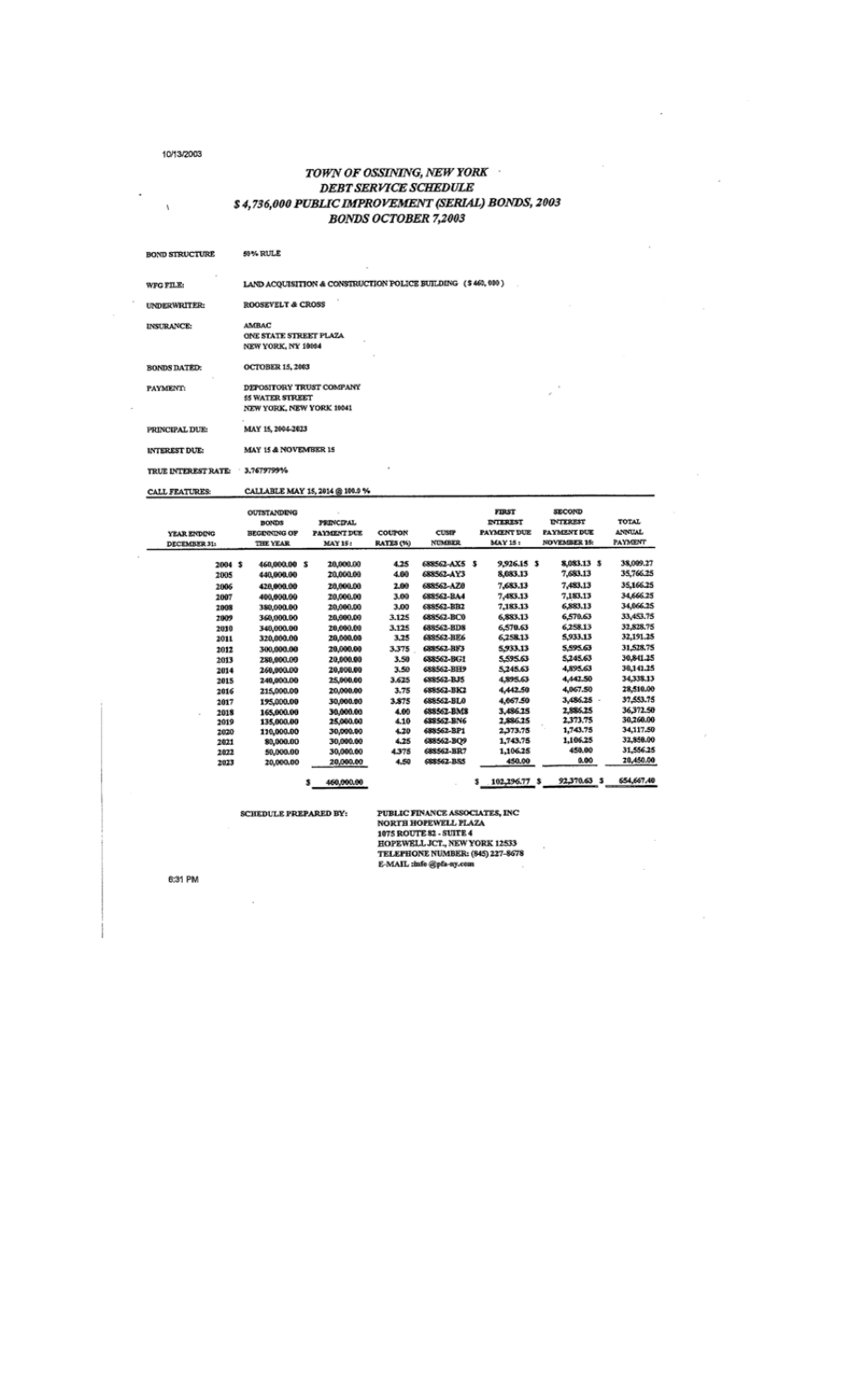L,

.

 $\ddot{\phantom{0}}$ 

# TOWN OF OSSINING, NEW YORK<br>DEBT SERVICE SCHEDULE \$4,736,000 PUBLIC IMPROVEMENT (SERIAL) BONDS, 2003 **BONDS OCTOBER 7,2003**

 $\sim$ 

| <b>BOND STRUCTURE</b> | 50% RULE                                                                       |
|-----------------------|--------------------------------------------------------------------------------|
| <b>WFG FILE:</b>      | LAND ACQUISITION & CONSTRUCTION POLICE BUILDING (\$3,000, 000)                 |
| UNDERWRITER:          | <b>ROOSEVELT &amp; CROSS</b>                                                   |
| <b>INSURANCE:</b>     | <b>AMBAC</b><br>ONE STATE STREET PLAZA<br>NEW YORK, NY 10004                   |
| <b>BONDS DATED:</b>   | <b>OCTOBER 15, 2003</b>                                                        |
| PAYMENT:              | DEPOSITORY TRUST COMPANY<br><b>55 WATER STREET</b><br>NEW YORK, NEW YORK 10041 |
| PRINCIPAL DUE:        | MAY 15, 2004-2023                                                              |
| <b>INTEREST DUE:</b>  | MAY 15 & NOVEMBER 15                                                           |
| TRUE INTEREST RATE:   | 3.7679799%                                                                     |
| <b>CALL FEATURES:</b> | CALLABLE MAY 15, 2014 @ 100.0 %                                                |

|              | <b>OUTSTANDING</b> |                    |                  |               | <b>FIRST</b>        | <b>SECOND</b>       |               |
|--------------|--------------------|--------------------|------------------|---------------|---------------------|---------------------|---------------|
|              | <b>BONDS</b>       | <b>PRINCIPAL</b>   |                  |               | <b>INTEREST</b>     | <b>INTEREST</b>     | TOTAL         |
| YEAR ENDING  | BEGINNING OF       | <b>PAYMENT DUE</b> | <b>COUPON</b>    | <b>CUSTP</b>  | <b>PAYMENT DUE</b>  | PAYMENT DUE         | <b>ANNUAL</b> |
| DECEMBER 31: | <b>THE YEAR</b>    | <b>MAY 15:</b>     | <b>RATES (%)</b> | <b>NUMBER</b> | <b>MAY 15:</b>      | <b>NOVEMBER 15:</b> | PAYMENT       |
|              |                    |                    |                  |               |                     |                     |               |
| 2004 \$      | 3,000,000.00 \$    | 130,000.00         | 4.25             | 688562-AX5 \$ | 64,545.83 \$        | 52,562.50 \$        | 247,108,33    |
| 2005         | 2,870,000.00       | 133,000.00         | 4.00             | 688562-AY3    | 52,562.50           | 49,902.50           | 235,465.00    |
| 2006         | 2,737,000.00       | 128,000.00         | 2.00             | 688562-AZ0    | 49,902.50           | 48,622.50           | 226,525.00    |
| 2007         | 2,609,000,00       | 123,000.00         | 3.00             | 688562-BA4    | 48,622.50           | 46,777.50           | 218,400.00    |
| 2008         | 2,486,000,00       | 123,000.00         | 3.00             | 688562-BB2    | 46,777.50           | 44,932.50           | 214,710.00    |
| 2009         | 2,363,000.00       | 123,000.00         | 3.125            | 688562-BC0    | 44,932.50           | 43,010.63           | 210,943.13    |
| 2010         | 2,240,000.00       | 123,000.00         | 3.125            | 688562-BD8    | 43,010,63           | 41,088,75           | 207,099.38    |
| 2011         | 2,117,000.00       | 142,000.00         | 3.25             | 688562-BE6    | 41,088.75           | 38,781.25           | 221,870.00    |
| 2012         | 1,975,000.00       | 146,000.00         | 3,375            | GSSSG2-BF3    | 38,781.25           | 36317.50            | 221,098.75    |
| 2013         | 1,829,000.00       | 156,000,00         | 3.50             | 688562-BG1    | 36,317,50           | 33,587.50           | 225,905.00    |
| 2014         | 1,673,000.00       | 166,000.00         | 3.50             | 688562-BH9    | 33,587.50           | 30,682.50           | 230,270.00    |
| 2015         | 1,507,000.00       | 166,000.00         | 3.625            | 688562-BJ5    | 30,682.50           | 27,673.75           | 224,356,25    |
| 2016         | 1,341,000.00       | 166,000.00         | 3.75             | 688562-BK2    | 27,673.75           | 24.561.25           | 218,235.00    |
| 2017         | 1,175,000.00       | 170,000.00         | 3.875            | 688562-BL0    | 24,561.25           | 21,267.50           | 215,828.75    |
| 2018         | 1,005,000.00       | 170,000.00         | 4.00             | 688562-BM8    | 21,267.50           | 17,867.50           | 209,135.00    |
| 2019         | 835,000.00         | 180,000.00         | 4.10             | 688562-BN6    | 17,867.50           | 14,177.50           | 212,045.00    |
| 2820         | 655,000.00         | 165,000.00         | 4.20             | 688562-BP1    | 14,177.50           | 10,712.50           | 189,890.00    |
| 2021         | 490,000.00         | 165,000.00         | 4.25             | 688562-BO9    | 10,712.50           | 7,206,25            | 182,918,75    |
| 2022         | 325,000.00         | 170,000.00         | 4,375            | 688562-BR7    | 7,206,25            | 3,487.50            | 180,693.75    |
| 2023         | 155,000.00         | 155,000.00         | 4.50             | 688562-BS5    | 3,487.50            | 0.00                | 158,487.50    |
|              |                    |                    |                  |               |                     |                     |               |
|              |                    | 3,000,000.00<br>s  |                  |               | 657,765.21 \$<br>3. | 593,219.38 \$       | 4,250,984.58  |

**SCHEDULE PREPARED BY:** 

**PUBLIC FINANCE ASSOCIATES, INC<br>NORTH HOFEWELL PLAZA<br>1075 ROUTE 82 - SUITE 4<br>HOPEWELL JCT., NEW YORK 12533<br>TELEPHONE NUMBER: (845) 227-8678<br>E-MAIL :info @pfa-ny.com** 

6:32 PM

 $\hat{1}$